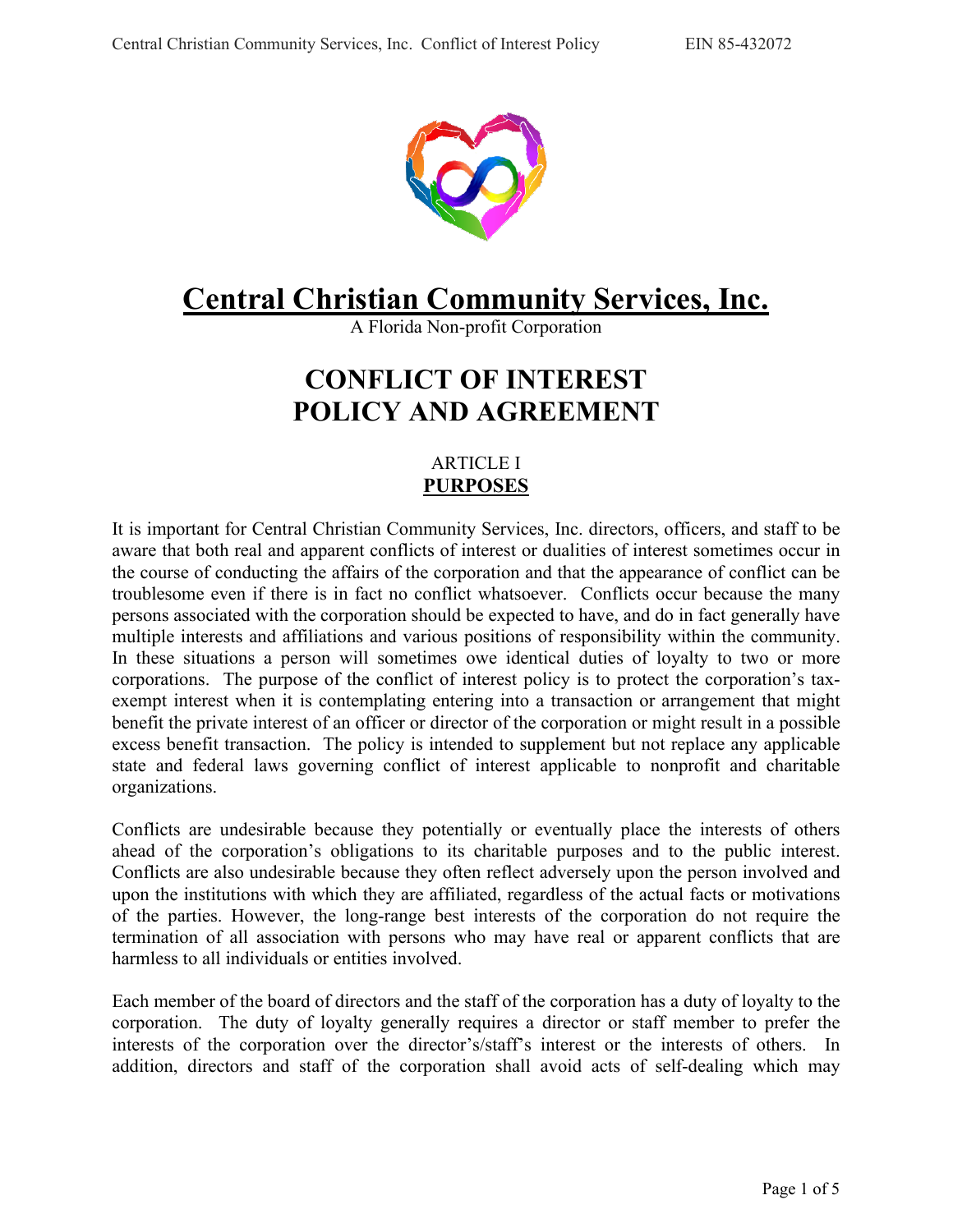adversely affect the tax-exempt status of the corporation or cause there to arise any sanction or penalty by a governmental authority.

In connection with any actual or possible conflict of interest, an interested person must disclose the existence of the financial interest and be given the opportunity to disclose all material facts to the directors and members of committees with governing board delegated powers considering the proposed transaction or arrangement.

## ARTICLE II **DEFINITIONS**

#### **2.1 Interested Person**

Any director, principal officer, or member of a committee with governing board delegated powers, who has a direct or indirect financial interest, as defined below, is an interested person.

#### **2.2 Financial Interest**

A person has a financial interest if the person has, directly or indirectly, thorough business, investment, or family:

**(a)** An ownership or investment interest in any entity with which the corporation has a transaction or arrangement,

**(b)** A compensation arrangement with the corporation or with any entity or individual with which the corporation has a transaction or arrangement, or

**(c)** A potential ownership or investment interest in, or compensation arrangement with, any entity or individual with which the corporation is negotiating a transaction or arrangement.

Compensation includes direct and indirect remuneration as well as gifts or favors that are not insubstantial. A financial interest is not necessarily a conflict of interest. Under Article III, Section 2, a person who has a financial interest may have a conflict of interest only if the appropriate governing board or committee decides that a conflict of interest exists.

## **ARTICLE III PROCEDURES**

#### **3.1 Duty to Disclose**

In connection with any actual or possible conflict of interest, an interested person must disclose the existence of the financial interest and be given the opportunity to disclose all material facts to the directors and members of committees with governing board delegated powers considering the proposed transaction or arrangement

#### **3.2 Determining Whether a Conflict of Interest Exists**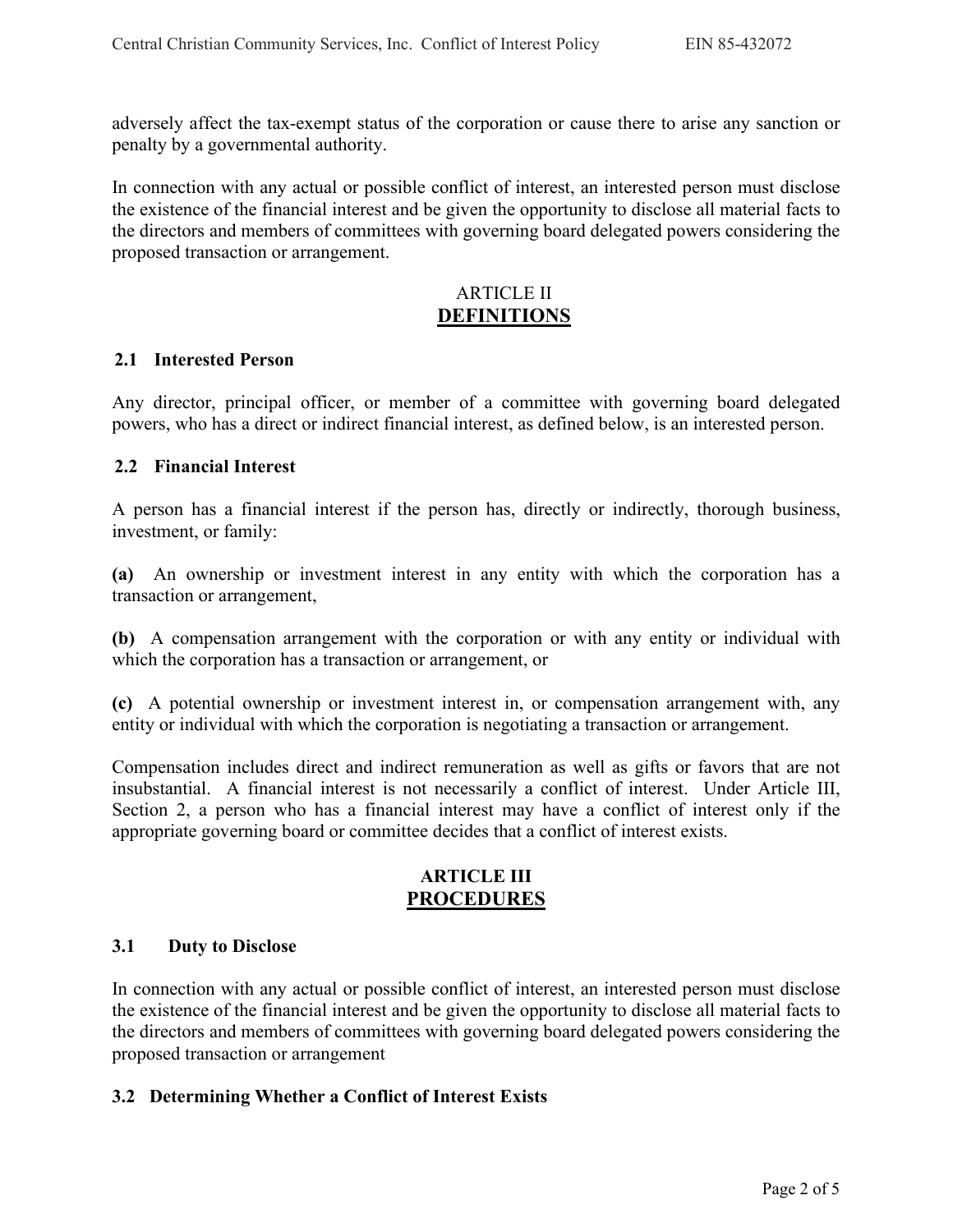After disclosure of the financial interest and all material facts, and after any discussion with the interested person, he/she shall leave the governing board or committee meeting while the determination of a conflict of interest is discussed and voted upon. The remaining board or committee members shall decide if a conflict of interest exists.

### **3.3 Procedures for Addressing the Conflict of Interest**

**(a)** An interested person may make a presentation at the governing board or committee meeting, but after the presentation, he/she shall leave the meeting during the discussion of, and the vote on, the transaction or arrangement involving the possible conflict of interest.

**(b)** The chairperson of the governing board or committee shall, if appropriate, appoint a disinterested person or committee to investigate alternatives to the proposed transaction or arrangement.

**(c)** After exercising due diligence, the governing board or committee shall determine whether the corporation can obtain with reasonable efforts a more advantageous transaction or arrangement from a person or entity that would not give rise to a conflict of interest.

**(d)** If a more advantageous transaction or arrangement is not reasonably possible under circumstances not producing a conflict of interest, the governing board or committee shall determine by a majority vote of the disinterested directors whether the transaction or arrangement is in the corporation's best interest, for its own benefit, and whether it is fair and reasonable. In conformity with the above determination it shall make its decision as to whether to enter into the transaction or arrangement.

#### **3.4 Violations of the Conflicts of Interest Policy**

**(a)** If the governing board or committee has reasonable cause to believe a member has failed to disclose actual or possible conflicts of interest, it shall inform the member of the basis for such belief and afford the member an opportunity to explain the alleged failure to disclose.

**(b)** If, after hearing the member's response and after making further investigation as warranted by the circumstances, the governing board or committee determines the member has failed to disclose an actual or possible conflict of interest, it shall take appropriate disciplinary and corrective action.

## **ARTICLE IV RECORDS OF PROCEEDINGS**

#### **4.1 Minutes**

The minutes of the governing board and all committees with board delegated powers shall contain: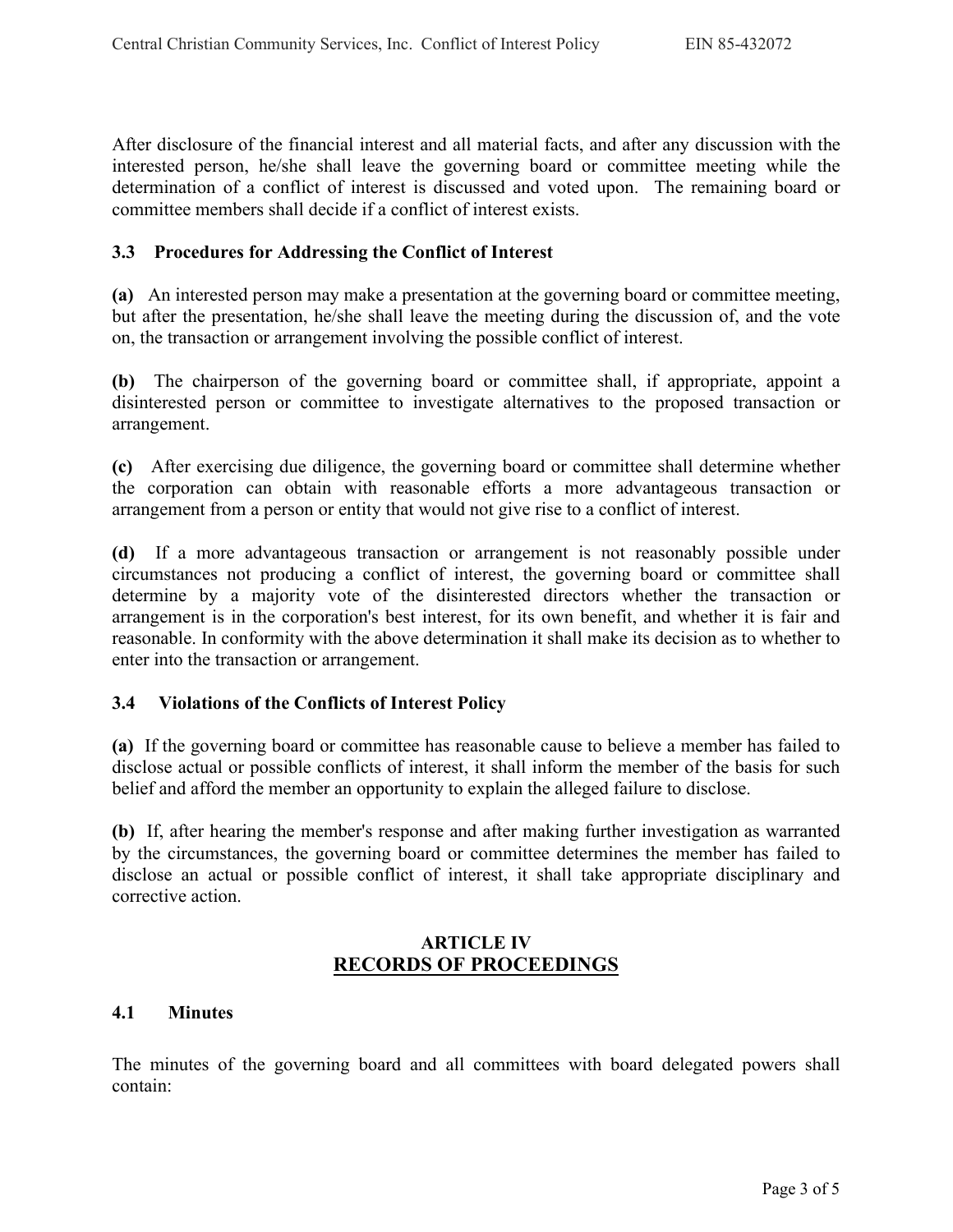**(a)** The names of the persons who disclosed or otherwise were found to have a financial interest in connection with an actual or possible conflict of interest, the nature of the financial interest, any action taken to determine whether a conflict of interest was present, and the governing board's or committee's decision as to whether a conflict of interest in fact existed.

**(b)** The names of the persons who were present for discussions and votes relating to the transaction or arrangement, the content of the discussion, including any alternatives to the proposed transaction or arrangement, and a record of any votes taken in connection with the proceedings.

## **ARTICLE V COMPENSATION**

**5.1** A voting member of the governing board who receives compensation, directly or indirectly, from the corporation for services is precluded from voting on matters pertaining to that member's compensation.

**5.2** A voting member of any committee whose jurisdiction includes compensation matters and who receives compensation, directly or indirectly, from the corporation for services is precluded from voting on matters pertaining to that member's compensation.

**5.3.** No voting member of the governing board or any committee whose jurisdiction includes compensation matters and who receives compensation, directly or indirectly, from the corporation, either individually or collectively, is prohibited from providing information to any committee regarding compensation.

## **ARTICLE VI ANNUAL STATEMENTS**

Each director, principal officer and member of a committee with governing board delegated powers shall annually sign a statement which affirms such person:

**(a)** Has received a copy of the conflicts of interest policy,

- **(b)** Has read and understands the policy,
- **(c)** Has agreed to comply with the policy, and

**(e)** Understands that the corporation is charitable and in order to maintain its federal tax exemption it must engage primarily in activities which accomplish one or more of its tax-exempt purposes.

## **ARTICLE VII PERIODIC REVIEWS**